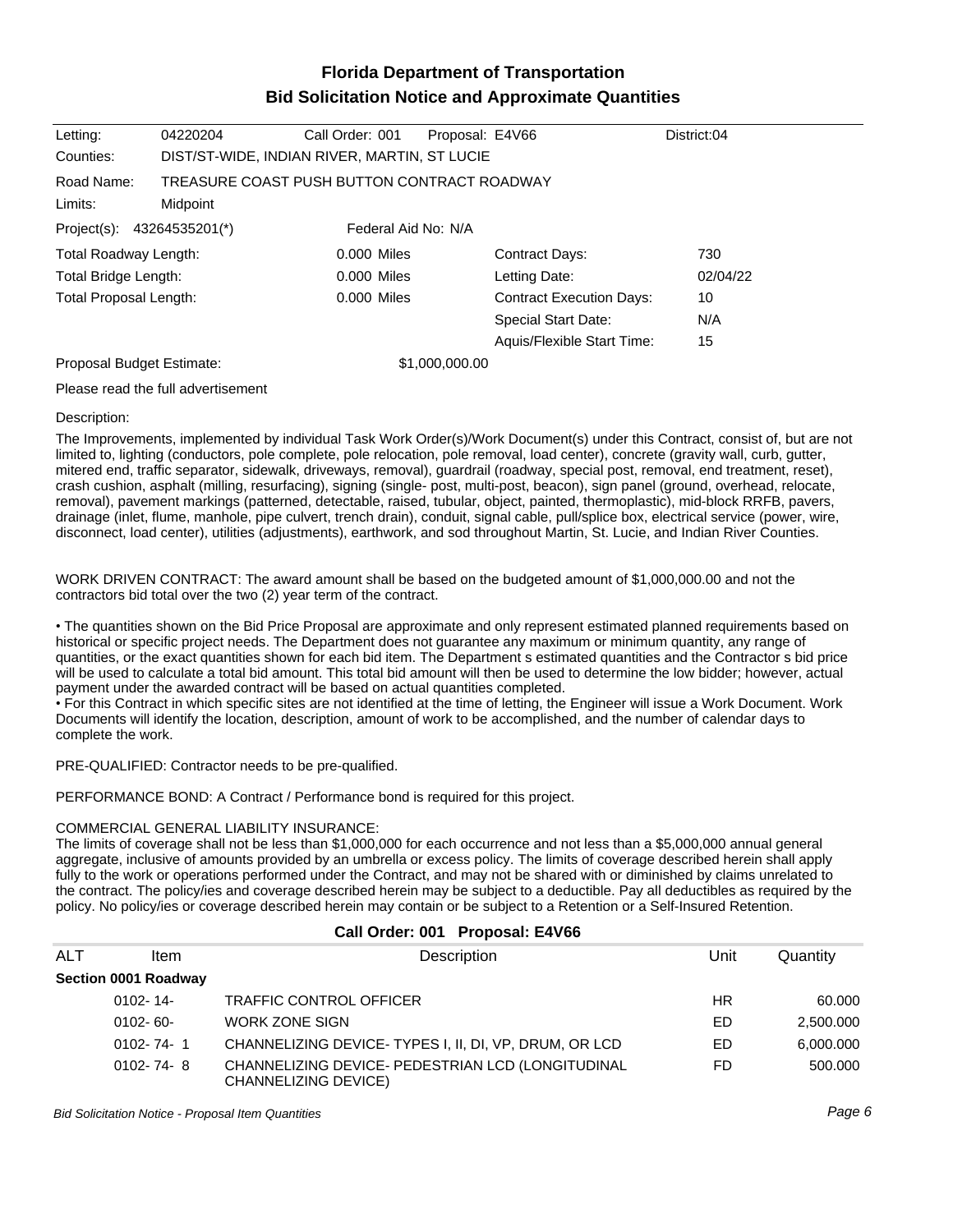| ALT | Item            | Description                                                        | Unit      | Quantity |
|-----|-----------------|--------------------------------------------------------------------|-----------|----------|
|     | $0102 - 75 - 5$ | TEMPORARY SEPARATOR, REMOVE                                        | LF        | 100.000  |
|     | 0102-76-        | ARROW BOARD / ADVANCE WARNING ARROW PANEL                          | ED        | 500.000  |
|     | 0102-99-        | PORTABLE CHANGEABLE MESSAGE SIGN, TEMPORARY                        | <b>ED</b> | 300.000  |
|     | $0104 - 10 - 3$ | <b>SEDIMENT BARRIER</b>                                            | LF        | 300.000  |
|     | 0104-18-        | <b>INLET PROTECTION SYSTEM</b>                                     | EA        | 25.000   |
|     | $0110 - 2 - 1$  | CLEARING & GRUBBING (PUSH BUTTON CONTRACT)                         | AC        | 0.500    |
|     | $0110 - 4 - 10$ | REMOVAL OF EXISTING CONCRETE                                       | SY        | 200.000  |
|     | $0120 - 1$      | REGULAR EXCAVATION                                                 | CY        | 400.000  |
|     | $0120 - 2 - 2$  | BORROW EXCAVATION, TRUCK MEASURE                                   | <b>CY</b> | 100.000  |
|     | $0120 - 6 -$    | <b>EMBANKMENT</b>                                                  | <b>CY</b> | 500.000  |
|     | $0160 - 4 -$    | <b>TYPE B STABILIZATION</b>                                        | SY        | 75.000   |
|     | 0285-709-       | OPTIONAL BASE, BASE GROUP 09                                       | SY        | 100.000  |
|     | 0285-711-       | OPTIONAL BASE, BASE GROUP 11                                       | SY        | 500.000  |
|     | 0285-715-       | OPTIONAL BASE, BASE GROUP 15                                       | SY        | 300.000  |
|     | 0327-70-1       | MILLING EXISTING ASPHALT PAVEMENT, 1" AVG DEPTH                    | SY        | 500.000  |
|     | 0327-70-5       | MILLING EXISTING ASPHALT PAVEMENT, 2" AVG DEPTH                    | SY        | 300.000  |
|     | $0327 - 70 - 6$ | MILLING EXISTING ASPHALT PAVEMENT, 1 1/2" AVG DEPTH                | SY        | 600.000  |
|     | 0327-70-11      | MILLING EXISTING ASPHALT PAVEMENT, 2 1/4" AVG DEPTH (300)          | SY        | 11.000   |
|     | 0327-70-19      | MILLING EXISTING ASPHALT PAVEMENT, 3/4" AVG DEPTH                  | SY        | 650.000  |
|     | 0334-1-12       | SUPERPAVE ASPHALTIC CONC, TRAFFIC B                                | <b>TN</b> | 75.000   |
|     | 0334-1-13       | SUPERPAVE ASPHALTIC CONC, TRAFFIC C                                | <b>TN</b> | 40.000   |
|     | 0334-1-22       | SUPERPAVE ASPH CONC, TRAFFIC B, PG76-22, PMA                       | TN        | 40.000   |
|     | 0334-1-53       | SUPERPAVE ASPHALTIC CONCRETE, TRAFFIC C, PG76-22                   | TN        | 50.000   |
|     | $0334 - 1 - 55$ | SUPERPAVE ASPHALTIC CONCRETE, TRAFFIC E, PG76-22                   | <b>TN</b> | 40.000   |
|     | 0337-7-25       | ASPHALT CONCRETE FRICTION COURSE, INC BIT, FC-5, PG 76-22          | <b>TN</b> | 35.000   |
|     | 0337-7-82       | ASPHALT CONCRETE FRICTION COURSE, TRAFFIC C, FC-9.5, PG 76-<br>22  | TN        | 50.000   |
|     | 0337- 7-83      | ASPHALT CONCRETE FRICTION COURSE, TRAFFIC C, FC-12.5, PG 76-<br>22 | TN        | 50.000   |
|     | $0337 - 7 - 88$ | ASPHALT CONCRETE FRICTION COURSE, TRAFFIC E, FC-12.5, PG 76-<br>22 | TN        | 50.000   |
|     | $0339 - 1 -$    | MISCELLANEOUS ASPHALT PAVEMENT                                     | <b>TN</b> | 75.000   |
|     | $0400 - 0 - 11$ | CONCRETE CLASS NS, GRAVITY WALL INDEX 400-011                      | СY        | 50.000   |
|     | 0425-1-351      | INLETS, CURB, TYPE P-5, <10'                                       | EA        | 5.000    |
|     | 0425-1-355      | INLETS, CURB, TYPE P-5, PARTIAL                                    | EA        | 2.000    |
|     | 0425-1-361      | INLETS, CURB, TYPE P-6, <10'                                       | EA        | 5.000    |
|     | 0425-1-365      | INLETS, CURB, TYPE P-6, PARTIAL                                    | EA        | 2.000    |
|     | 0425-1-461      | INLETS, CURB, TYPE J-6, <10'                                       | EA        | 2.000    |
|     | 0425-1-910      | <b>INLETS, CLOSED FLUME</b>                                        | EA        | 2.000    |
|     | $0425 - 2 - 41$ | MANHOLES, P-7, <10'                                                | EA        | 2.000    |
|     | 0425-2-42       | MANHOLES, P-7, >10'                                                | EA        | 2.000    |
|     | 0425-2-43       | MANHOLES, P-7, PARTIAL                                             | EA        | 2.000    |
|     | 0425-2-71       | MANHOLES, J-7, <10'                                                | EA        | 2.000    |
|     | $0425 - 6 -$    | VALVE BOXES, ADJUST                                                | EA        | 2.000    |
|     | 0430-173-118    | PIPE CULVERT OPTIONAL MATERIAL, ROUND, 18", GUTTER DRAIN           | LF        | 20.000   |
|     | 0430-173-124    | PIPE CULVERT OPTIONAL MATERIAL, ROUND, 24", GUTTER DRAIN           | LF        | 20.000   |

Bid Solicitation Notice - Proposal Item Quantities **Page 7** and the set of the set of the set of the set of the set of the set of the set of the set of the set of the set of the set of the set of the set of the set of the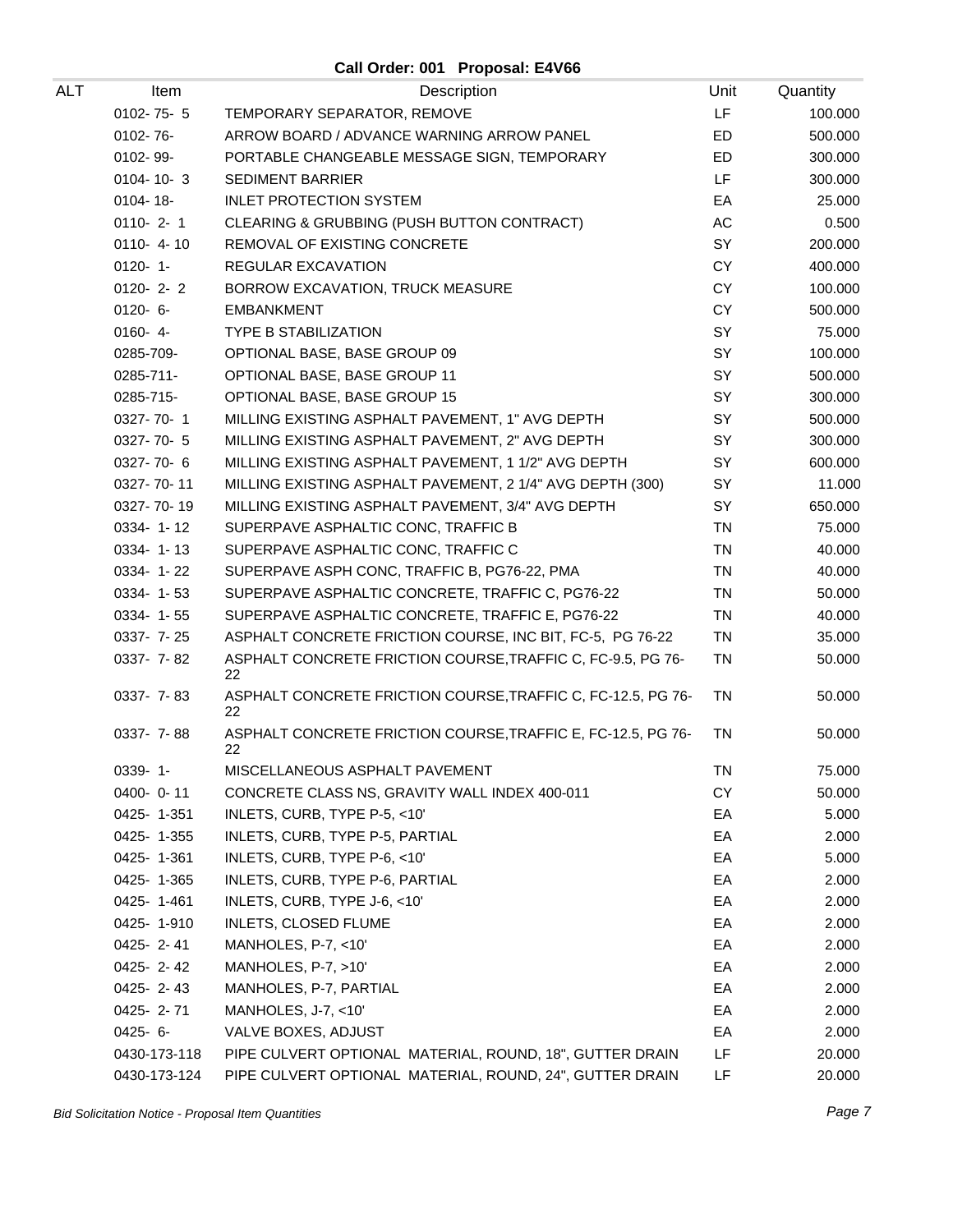| ALT | Item           | Description                                                                     | Unit      | Quantity |
|-----|----------------|---------------------------------------------------------------------------------|-----------|----------|
|     | 0430-175-118   | PIPE CULVERT, OPTIONAL MATERIAL, ROUND, 18"S/CD                                 | LF        | 50.000   |
|     | 0430-175-124   | PIPE CULVERT, OPTIONAL MATERIAL, ROUND, 24"S/CD                                 | LF        | 50.000   |
|     | 0430-984-123   | MITERED END SECTION, OPTIONAL ROUND, 15" SD                                     | EA        | 2.000    |
|     | $0436 - 1 - 1$ | TRENCH DRAIN, STANDARD                                                          | LF        | 50.000   |
|     | $0515 - 1 - 2$ | PIPE HANDRAIL - GUIDERAIL, ALUMINUM                                             | LF        | 45.000   |
|     | 0520-1-10      | CONCRETE CURB & GUTTER, TYPE F                                                  | LF        | 600.000  |
|     | 0520-2-4       | CONCRETE CURB, TYPE D                                                           | LF        | 100.000  |
|     | 0520- 5-41     | TRAFFIC SEPARATOR CONCRETE- TYPE IV, 4' WIDE                                    | LF        | 100.000  |
|     | 0520- 5-42     | TRAFFIC SEPARATOR CONCRETE-TYPE IV, 6' WIDE                                     | LF        | 60.000   |
|     | $0522 - 1 -$   | CONCRETE SIDEWALK AND DRIVEWAYS, 4" THICK                                       | SY        | 500.000  |
|     | $0522 - 2$ -   | CONCRETE SIDEWALK AND DRIVEWAYS, 6" THICK                                       | SY        | 200.000  |
|     | $0523 - 1 -$   | PATTERNED PAVEMENT, VEHICULAR AREAS                                             | SY        | 100.000  |
|     | $0523 - 2$ -   | PATTERNED PAVEMENT, NON-VEHICULAR AREAS                                         | SY        | 100.000  |
|     | $0526 - 1 - 2$ | PAVERS, ARCHITECTURAL, SIDEWALK                                                 | SY        | 75.000   |
|     | $0527 - 2 -$   | DETECTABLE WARNINGS                                                             | <b>SF</b> | 150.000  |
|     | $0536 - 1 - 0$ | GUARDRAIL - ROADWAY, GENERAL/LOW SPEED TL-2                                     | LF        | 500.000  |
|     | $0536 - 1 - 1$ | GUARDRAIL - ROADWAY, GENERAL TL-3                                               | LF.       | 500.000  |
|     | 0536-7-1       | SPECIAL GUARDRAIL POST- DEEP POST FOR SLOPE BREAK<br>CONDITION- TIMBER OR STEEL | EA        | 5.000    |
|     | $0536 - 7 - 2$ | SPECIAL GUARDRAIL POST- SPECIAL STEEL POST FOR CONCRETE<br>STRUCTURE MOUNT      | EA        | 5.000    |
|     | 0536-7-3       | SPECIAL GUARDRAIL POST- ENCASED POST FOR SHALLOW MOUNT                          | EA        | 5.000    |
|     | 0536-73-       | <b>GUARDRAIL REMOVAL</b>                                                        | LF        | 100.000  |
|     | 0536-85-20     | <b>GUARDRAIL END TREATMENT- TRAILING ANCHORAGE</b>                              | EA        | 5.000    |
|     | 0536-85-24     | GUARDRAIL END TREATMENT- PARALLEL APPROACH TERMINAL                             | EA        | 5.000    |
|     | 0536-85-26     | GUARDRAIL END TREATMENT- TYPE CRT                                               | EA        | 5.000    |
|     | $0538 - 1 -$   | <b>GUARDRAIL RESET</b>                                                          | LF        | 50.000   |
|     | $0544 - 2 - 1$ | CRASH CUSHION, TL-2, NARROW                                                     | EA        | 2.000    |
|     | $0544 - 2 - 2$ | CRASH CUSHION, TL-2, WIDE                                                       | EA        | 2.000    |
|     | $0544 - 3 - 1$ | CRASH CUSHION, TL-3, NARROW                                                     | EA        | 2.000    |
|     | $0544 - 3 - 2$ | CRASH CUSHION, TL-3, WIDE                                                       | EA        | 2.000    |
|     | 0570-1-2       | PERFORMANCE TURF, SOD                                                           | SY        | 800.000  |
|     | 0630-2-11      | CONDUIT, FURNISH & INSTALL, OPEN TRENCH                                         | LF        | 300.000  |
|     | 0630-2-12      | CONDUIT, FURNISH & INSTALL, DIRECTIONAL BORE                                    | LF        | 300.000  |
|     | $0632 - 7 - 2$ | SIGNAL CABLE- REPAIR/REPLACE/OTHER, FURNISH & INSTALL                           | LF.       | 100.000  |
|     | 0635-2-11      | PULL & SPLICE BOX, F&I, 13" x 24" COVER SIZE                                    | EA        | 5.000    |
|     | 0635-2-12      | PULL & SPLICE BOX, F&I, 24" X 36" COVER SIZE                                    | EA        | 2.000    |
|     | 0639-1-123     | ELECTRICAL POWER SERVICE, F&I, UNDERGROUND, METER NOT<br><b>REQUIRED</b>        | AS        | 2.000    |
|     | 0639-2-1       | ELECTRICAL SERVICE WIRE, FURNISH & INSTALL                                      | LF        | 100.000  |
|     | 0639-2-6       | ELECTRICAL SERVICE WIRE, REMOVE                                                 | LF        | 50.000   |
|     | 0639-3-11      | ELECTRICAL SERVICE DISCONNECT, F&I, POLE MOUNT                                  | EA        | 1.000    |
|     | 0641-2-11      | PRESTRESSED CONCRETE POLE, F&I, TYPE P-II PEDESTAL                              | EA        | 2.000    |
|     | 0641-2-12      | PRESTRESSED CONCRETE POLE, F&I, TYPE P-II SERVICE POLE                          | EA        | 2.000    |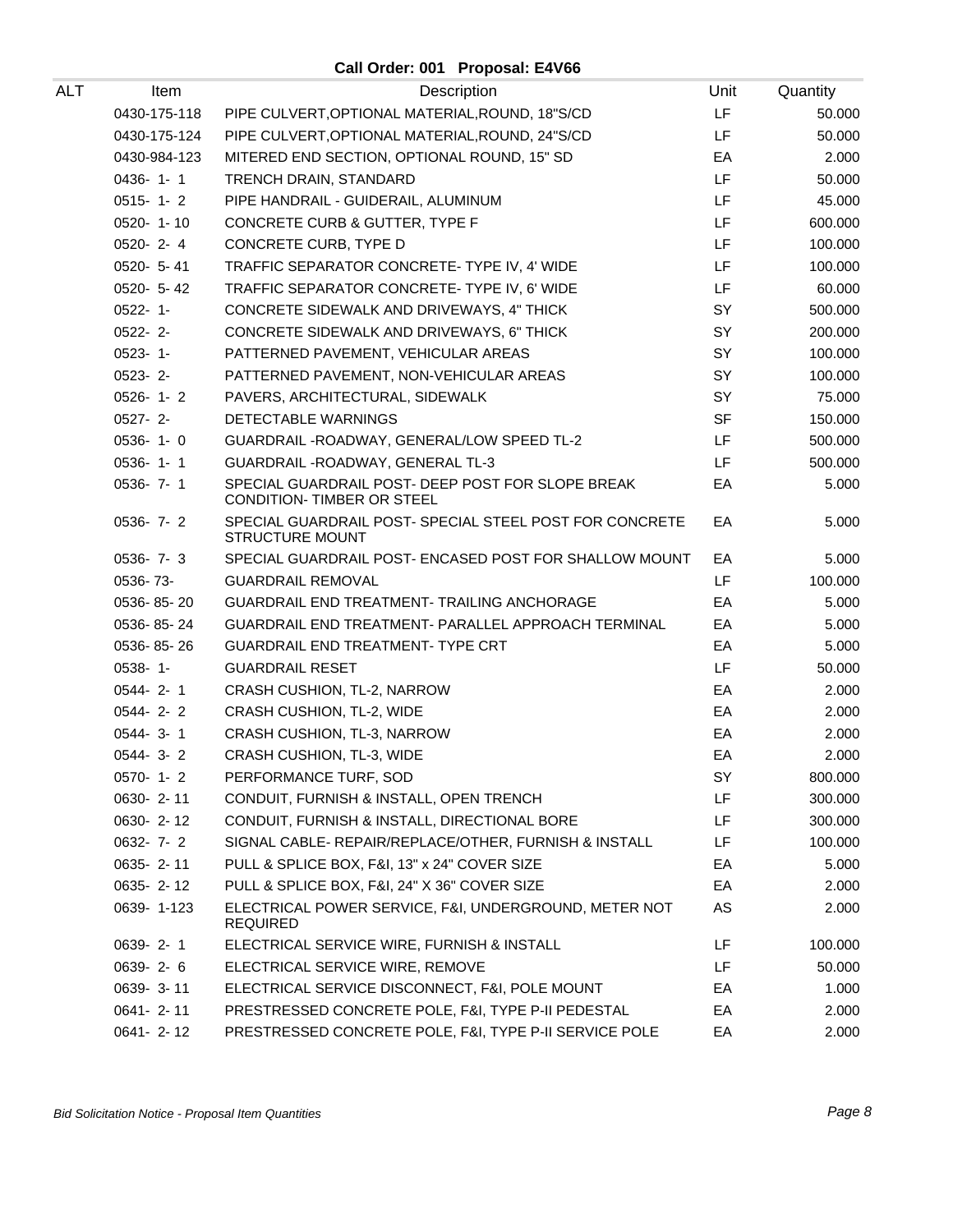| <b>ALT</b> | Item                        | Description                                                                                                                        | Unit | Quantity |
|------------|-----------------------------|------------------------------------------------------------------------------------------------------------------------------------|------|----------|
|            | 0654-2-12                   | MIDBLOCK CROSSWALK: RECTANGULAR RAPID FLASHING BEACON,<br>FURNISH & INSTALL- AC, COMPLETE SIGN ASSEMBLY- BACK TO<br><b>BACK</b>    | AS   | 2.000    |
|            | 0654-2-22                   | MIDBLOCK CROSSWALK: RECTANGULAR RAPID FLASHING BEACON,<br>FURNISH & INSTALL- SOLAR, COMPLETE SIGN ASSEMBLY- BACK TO<br><b>BACK</b> | AS   | 2.000    |
|            | <b>Section 0002 Signing</b> |                                                                                                                                    |      |          |
|            | $0700 - 1 - 11$             | SINGLE POST SIGN, F&I GROUND MOUNT, UP TO 12 SF                                                                                    | AS   | 15.000   |
|            | 0700-1-12                   | SINGLE POST SIGN, F&I GROUND MOUNT, 12-20 SF                                                                                       | AS   | 5.000    |
|            | $0700 - 1 - 13$             | SINGLE POST SIGN, F&I GROUND MOUNT, 21-30 SF                                                                                       | AS   | 5.000    |
|            | $0700 - 1 - 14$             | SINGLE POST SIGN, F&I GROUND MOUNT, 31+ SF                                                                                         | AS   | 2.000    |
|            | 0700-1-21                   | SINGLE POST SIGN, F&I BARRIER MOUNT INDEX 11871/700-013 UP<br><b>TO 12 SF</b>                                                      | AS   | 5.000    |
|            | 0700-1-22                   | SINGLE POST SIGN, F&I BARRIER MOUNT INDEX 11871/700-013, 12-<br>20 SF                                                              | AS   | 5.000    |
|            | 0700-1-31                   | SINGLE POST SIGN, F&I BRIDGE MOUNT INDEX 11870/700-012, UP<br><b>TO 12 SF</b>                                                      | AS   | 2.000    |
|            | $0700 - 1 - 32$             | SINGLE POST SIGN, F&I BRIDGE MOUNT INDEX 11870/700-012, 12-20<br><b>SF</b>                                                         | AS   | 5.000    |
|            | 0700-1-50                   | SINGLE POST SIGN, RELOCATE                                                                                                         | AS   | 15.000   |
|            | $0700 - 1 - 60$             | SINGLE POST SIGN, REMOVE                                                                                                           | AS   | 20.000   |
|            | 0700-2-11                   | MULTI- POST SIGN, F&I GROUND MOUNT, UP TO 12 SF                                                                                    | AS   | 2.000    |
|            | 0700-2-12                   | MULTI- POST SIGN, F&I GROUND MOUNT, 12-20 SF                                                                                       | AS   | 2.000    |
|            | $0700 - 2 - 13$             | MULTI- POST SIGN, F&I GROUND MOUNT, 21-30 SF                                                                                       | AS   | 2.000    |
|            | 0700-2-14                   | MULTI- POST SIGN, F&I GROUND MOUNT, 31-50 SF                                                                                       | AS   | 2.000    |
|            | 0700-2-15                   | MULTI- POST SIGN, F&I GROUND MOUNT, 51-100 SF                                                                                      | AS   | 2.000    |
|            | $0700 - 2 - 16$             | MULTI- POST SIGN, F&I GROUND MOUNT, 101-200 SF                                                                                     | AS   | 2.000    |
|            | 0700-2-17                   | MULTI- POST SIGN, F&I GROUND MOUNT, 201-300 SF                                                                                     | AS   | 2.000    |
|            | 0700-2-50                   | MULTI- POST SIGN, GROUND MOUNT, RELOCATE                                                                                           | AS   | 5.000    |
|            | 0700-2-60                   | MULTI- POST SIGN, REMOVE                                                                                                           | AS   | 5.000    |
|            | 0700-3-101                  | SIGN PANEL, FURNISH & INSTALL GROUND MOUNT, UP TO 12 SF                                                                            | EA   | 2.000    |
|            | 0700-3-102                  | SIGN PANEL, FURNISH & INSTALL GROUND MOUNT, 12-20 SF                                                                               | EA   | 2.000    |
|            | 0700-3-103                  | SIGN PANEL, FURNISH & INSTALL GROUND MOUNT, 21-30 SF                                                                               | EA   | 2.000    |
|            | 0700-3-104                  | SIGN PANEL, FURNISH & INSTALL GROUND MOUNT, 31-50 SF                                                                               | EA   | 2.000    |
|            | 0700-3-105                  | SIGN PANEL, FURNISH & INSTALL GROUND MOUNT, 51-100 SF                                                                              | EA   | 2.000    |
|            | 0700-3-106                  | SIGN PANEL, FURNISH & INSTALL GROUND MOUNT, 101-200 SF                                                                             | EA   | 2.000    |
|            | 0700-3-205                  | SIGN PANEL, FURNISH & INSTALL OVERHEAD MOUNT, 51-100 SF                                                                            | EA   | 2.000    |
|            | 0700-3-206                  | SIGN PANEL, FURNISH & INSTALL OVERHEAD MOUNT, 101-200 SF                                                                           | EA   | 2.000    |
|            | 0700-3-301                  | SIGN PANEL, FURNISH & INSTALL SINGLE POST BRIDGE MOUNT<br>INDEX 11870/700-012, UP TO 12 SF                                         | EA   | 2.000    |
|            | 0700-3-501                  | SIGN PANEL, RELOCATE, UP TO 12 SF                                                                                                  | EA   | 2.000    |
|            | 0700-3-502                  | SIGN PANEL, RELOCATE, 12-20 SF                                                                                                     | EA   | 2.000    |
|            | 0700-3-503                  | SIGN PANEL, RELOCATE, 21-30 SF                                                                                                     | EA   | 2.000    |
|            | 0700-3-504                  | SIGN PANEL, RELOCATE, 31-50 SF                                                                                                     | EA   | 2.000    |
|            | 0700-3-601                  | SIGN PANEL, REMOVE, UP TO 12 SF                                                                                                    | EA   | 2.000    |
|            | 0700-3-602                  | SIGN PANEL, REMOVE, 12-20 SF                                                                                                       | EA   | 2.000    |
|            | 0700-3-603                  | SIGN PANEL, REMOVE, 21-30 SF                                                                                                       | EA   | 2.000    |
|            | 0700-3-604                  | SIGN PANEL, REMOVE, 31-50 SF                                                                                                       | EA   | 2.000    |

Bid Solicitation Notice - Proposal Item Quantities **Page 9** and the set of the set of the set of the set of the set of the set of the set of the set of the set of the set of the set of the set of the set of the set of the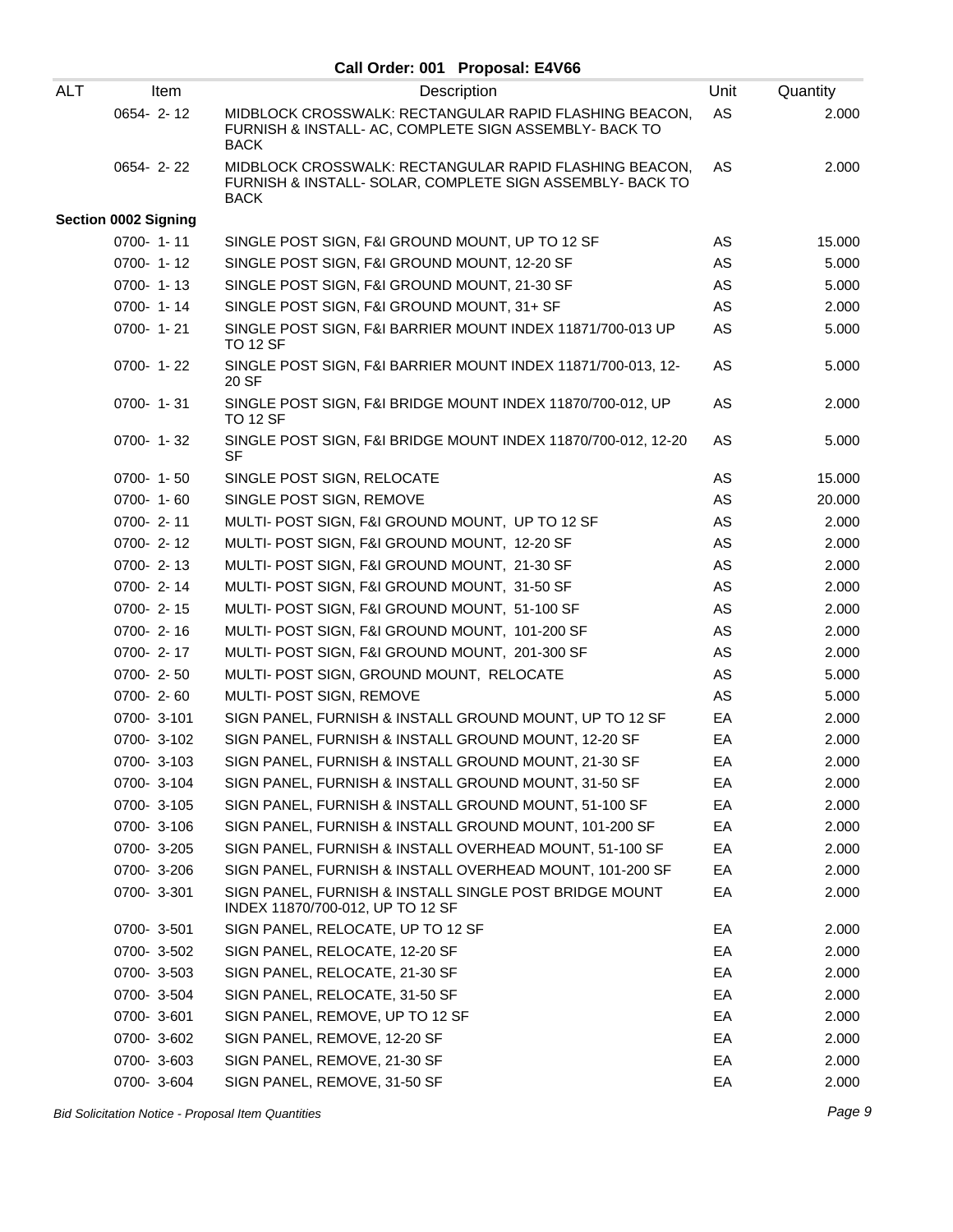**Call Order: 001 Proposal: E4V66**

| ALT | Item           | Description                                                                                              | Unit      | Quantity |
|-----|----------------|----------------------------------------------------------------------------------------------------------|-----------|----------|
|     | 0700-3-605     | SIGN PANEL, REMOVE, 51-100 SF                                                                            | EA        | 2.000    |
|     | 0700-3-606     | SIGN PANEL, REMOVE, 101-200 SF                                                                           | EA        | 2.000    |
|     | 0700-12-21     | SIGN BEACON, F&I GROUND MOUNT- SOLAR POWERED, ONE<br><b>BEACON</b>                                       | AS        | 2.000    |
|     | $0704 - 1 - 1$ | TUBULAR MARKER, DURABLE, 36" WHITE POST                                                                  | EA        | 5.000    |
|     | $0704 - 1 - 2$ | TUBULAR MARKER, DURABLE, 36" YELLOW POST                                                                 | EA        | 5.000    |
|     | 0705-10-1      | <b>OBJECT MARKER, TYPE 1</b>                                                                             | EA        | 5.000    |
|     | 0705-11-1      | DELINEATOR, FLEXIBLE TUBULAR                                                                             | EA        | 10.000   |
|     | 0705-11-6      | DELINEATOR, REPLACE DELINEATOR ON EXISTING BARRIER                                                       | EA        | 10.000   |
|     | 0705-11-11     | DELINEATOR POST, FURNISH & INSTALL ON EXISTING BASE                                                      | EA        | 5.000    |
|     | $0706 - 1 - 3$ | RAISED PAVEMENT MARKER, TYPE B                                                                           | EA        | 200.000  |
|     | 0710-11-101    | PAINTED PAVEMENT MARKINGS, STANDARD, WHITE, SOLID, 6"                                                    | GM        | 0.250    |
|     | 0710-11-102    | PAINTED PAVEMENT MARKINGS, STANDARD, WHITE, SOLID FOR<br>INTERCHANGE AND URBAN ISLAND, 8"                | GM        | 0.250    |
|     | 0710-11-123    | PAINTED PAVEMENT MARKINGS, STANDARD, WHITE, SOLID FOR<br>CROSSWALK AND ROUNDABOUT, 12"                   | LF        | 300.000  |
|     | 0710-11-124    | PAINTED PAVEMENT MARKINGS, STANDARD, WHITE, SOLID FOR<br>DIAGONAL OR CHEVRON, 18"                        | LF        | 150.000  |
|     | 0710-11-125    | PAINTED PAVEMENT MARKINGS, STANDARD, WHITE, SOLID FOR<br>STOP LINE OR CROSSWALK, 24"                     | LF        | 200.000  |
|     | 0710-11-131    | PAINTED PAVEMENT MARKINGS, STANDARD, WHITE, SKIP, 10-30<br>OR 3-9 SKIP, 6" WIDE                          | <b>GM</b> | 0.150    |
|     | 0710-11-133    | PAINTED PAVEMENT MARKING, STANDARD, WHITE, 3'-9' SKIP DROP<br>LINE AND APPROACH TO TOLL PLAZA, 12" WIDE, | <b>GM</b> | 0.100    |
|     | 0710-11-141    | PAINTED PAVEMENT MARKINGS, STANDARD, WHITE, 2-4 DOTTED<br>GUIDELINE/ 6-10 DOTTED EXTENSION, 6"           | <b>GM</b> | 0.150    |
|     | 0710-11-160    | PAINTED PAVEMENT MARKINGS, STANDARD, WHITE, MESSAGE OR<br><b>SYMBOL</b>                                  | EA        | 15.000   |
|     | 0710-11-170    | PAINTED PAVEMENT MARKINGS, STANDARD, WHITE, ARROWS                                                       | EA        | 20.000   |
|     | 0710-11-201    | PAINTED PAVEMENT MARKINGS, STANDARD, YELLOW, SOLID, 6"                                                   | <b>GM</b> | 0.150    |
|     | 0710-11-202    | PAINTED PAVEMENT MARKINGS, STANDARD, YELLOW, SOLID FOR<br>INTERCHANGE AND URBAN ISLAND, 8"               | <b>GM</b> | 0.150    |
|     | 0710-11-224    | PAINTED PAVEMENT MARKINGS, STANDARD, YELLOW, SOLID FOR<br>DIAGONAL OR CHEVRON, 18"                       | LF        | 200.000  |
|     | 0710-11-231    | PAINTED PAVEMENT MARKINGS, STANDARD, YELLOW, SKIP, 6"                                                    | <b>GM</b> | 0.150    |
|     | 0710-11-241    | PAINTED PAVEMENT MARKINGS, STANDARD, YELLOW, 2-4 DOTTED<br>GUIDELINE/6-10 DOTTED EXTENSION, 6"           | <b>GM</b> | 0.150    |
|     | 0710-11-290    | PAINTED PAVEMENT MARKINGS, STANDARD, YELLOW, ISLAND<br><b>NOSE</b>                                       | <b>SF</b> | 50.000   |
|     | 0711-11-102    | THERMOPLASTIC, STANDARD, WHITE, SOLID, 8" FOR<br>INTERCHANGE AND URBAN ISLAND                            | GM        | 0.100    |
|     | 0711-11-123    | THERMOPLASTIC, STANDARD, WHITE, SOLID, 12" FOR CROSSWALK<br>AND ROUNDABOUT                               | LF        | 300.000  |
|     | 0711-11-124    | THERMOPLASTIC, STANDARD, WHITE, SOLID, 18" FOR DIAGONALS<br>AND CHEVRONS                                 | LF        | 300.000  |
|     | 0711-11-125    | THERMOPLASTIC, STANDARD, WHITE, SOLID, 24" FOR STOP LINE<br>AND CROSSWALK                                | LF        | 300.000  |
|     | 0711-11-141    | THERMOPLASTIC, STANDARD, WHITE, 2-4 DOTTED GUIDELINE/ 6-10<br>GAP EXTENSION, 6"                          | GM        | 0.100    |
|     | 0711-11-160    | THERMOPLASTIC, STANDARD, WHITE, MESSAGE OR SYMBOL                                                        | EA        | 10.000   |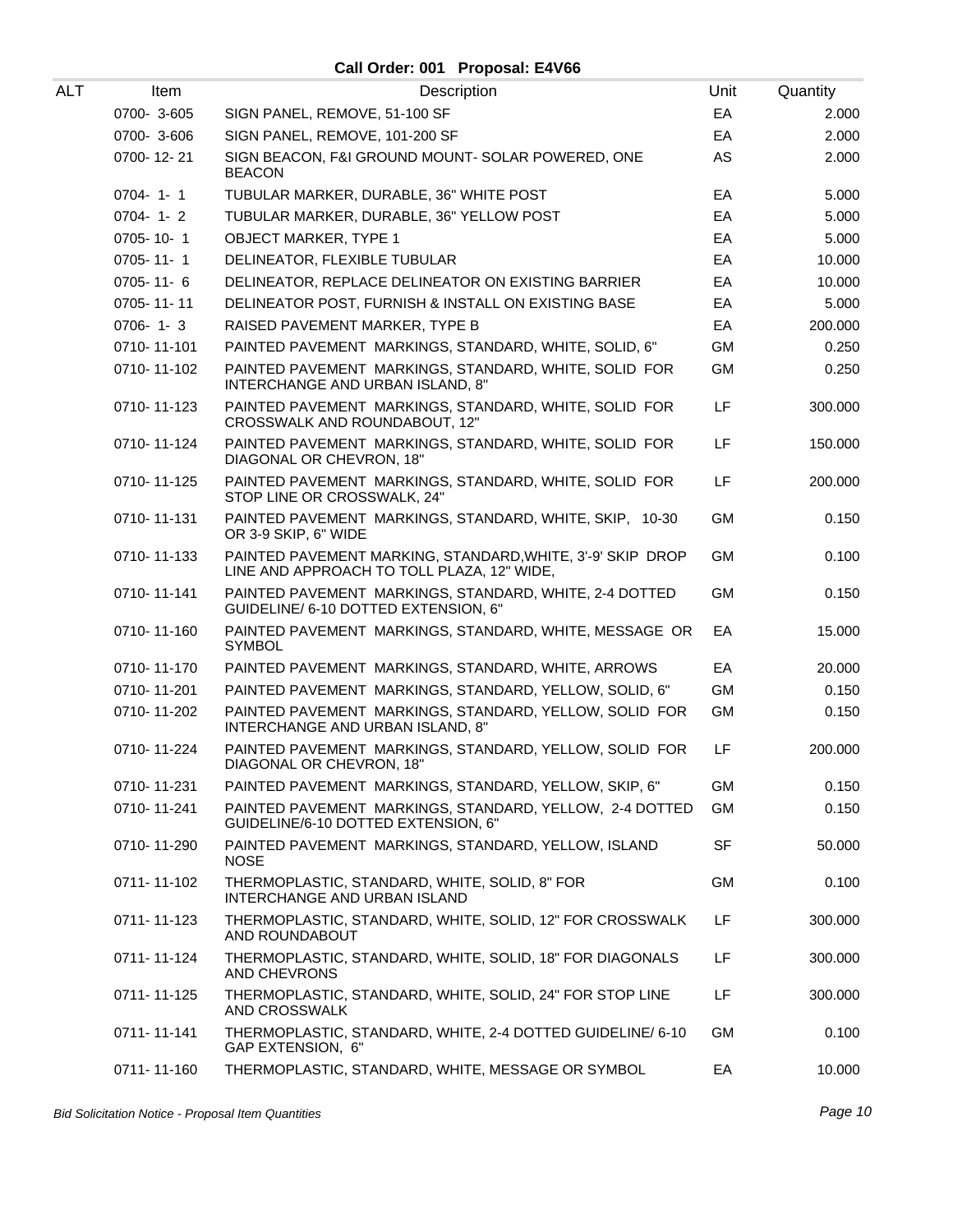| ALT | Item                  | Description                                                                                           | Unit      | Quantity |
|-----|-----------------------|-------------------------------------------------------------------------------------------------------|-----------|----------|
|     | 0711-11-170           | THERMOPLASTIC, STANDARD, WHITE, ARROW                                                                 | EA        | 10.000   |
|     | 0711-11-180           | THERMOPLASTIC, STANDARD, WHITE, YIELD LINE                                                            | LF        | 100.000  |
|     | 0711-11-224           | THERMOPLASTIC, STANDARD, YELLOW, SOLID, 18" FOR DIAGONAL<br>OR CHEVRON                                | LF        | 200.000  |
|     | 0711-11-241           | THERMOPLASTIC, STANDARD, YELLOW, 2-4 DOTTED GUIDE LINE /6-<br>10 DOTTED EXTENSION LINE, 6"            | GM        | 0.100    |
|     | 0711-12-160           | THERMOPLASTIC, REFURBISH, WHITE, MESSAGE                                                              | EA        | 10.000   |
|     | 0711-12-170           | THERMOPLASTIC, REFURBISH, WHITE, ARROWS                                                               | EA        | 10.000   |
|     | 0711-12-231           | THERMOPLASTIC, REFURBISHMENT, YELLOW, SKIP, 6"                                                        | GM        | 0.100    |
|     | 0711-14-123           | THERMOPLASTIC, PREFORMED, WHITE, SOLID, 12" FOR<br><b>CROSSWALK</b>                                   | LF        | 100.000  |
|     | 0711-14-125           | THERMOPLASTIC, PREFORMED, WHITE, SOLID, 24" FOR<br><b>CROSSWALK</b>                                   | LF        | 100.000  |
|     | 0711-14-160           | THERMOPLASTIC, PREFORMED, WHITE, MESSAGE                                                              | EA        | 10.000   |
|     | 0711-14-170           | THERMOPLASTIC, PREFORMED, WHITE, ARROW                                                                | EA        | 10.000   |
|     | 0711-14-660           | THERMOPLASTIC, PREFORMED, MULTI COLOR ROUTE SHIELD                                                    | EA        | 10.000   |
|     | 0711-15-101           | THERMOPLASTIC, STANDARD-OPEN GRADED ASPHALT SURFACES<br>WHITE, SOLID, 6"                              | GM        | 0.100    |
|     | 0711-15-102           | THERMOPLASTIC, STANDARD-OPEN GRADED ASPHALT SURFACES,<br>WHITE, SOLID, 8"                             | GM        | 0.100    |
|     | 0711-15-131           | THERMOPLASTIC, STANDARD-OPEN GRADED ASPHALT SURFACES,<br>WHITE, SKIP, 6", 10-30 SKIP OR 3-9 LANE DROP | GM        | 0.100    |
|     | 0711-15-201           | THERMOPLASTIC, STANDARD-OPEN GRADED ASPHALT SURFACES,<br>YELLOW, SOLID, 6"                            | GM        | 0.100    |
|     | 0711-15-202           | THERMOPLASTIC, STANDARD-OPEN GRADED ASPHALT SURFACES<br>YELLOW, SOLID, 8"                             | <b>GM</b> | 0.100    |
|     | 0711-16-101           | THERMOPLASTIC, STANDARD-OTHER SURFACES, WHITE, SOLID, 6"                                              | <b>GM</b> | 0.100    |
|     | 0711-16-102           | THERMOPLASTIC, STANDARD-OTHER SURFACES, WHITE, SOLID, 8"                                              | GM        | 0.100    |
|     | 0711-16-131           | THERMOPLASTIC, STANDARD-OTHER SURFACES, WHITE, SKIP, 6",10<br>-30 SKIP OR 3-9 LANE DROP               | GM        | 0.100    |
|     | 0711-16-133           | THERMOPLASTIC, STANDARD-OTHER SURFACES WHITE, SKIP, 12"-<br>APPROACH TO TOLL PLAZA OR 3-9 LANE DROP   | <b>GM</b> | 0.100    |
|     | 0711-16-201           | THERMOPLASTIC, STANDARD-OTHER SURFACES, YELLOW, SOLID,<br>6"                                          | GM        | 0.100    |
|     | 0711-16-202           | THERMOPLASTIC, STANDARD-OTHER SURFACES, YELLOW, SOLID,<br>8"                                          | GM        | 0.100    |
|     | 0711-16-231           | THERMOPLASTIC, STANDARD-OTHER SURFACES, YELLOW, SKIP, 6"                                              | GM        | 0.100    |
|     | $0711 - 17 - 1$       | THERMOPLASTIC, REMOVE EXISTING THERMOPLASTIC PAVEMENT<br>MARKINGS- SURFACE TO REMAIN                  | <b>SF</b> | 50.000   |
|     | Section 0003 Lighting |                                                                                                       |           |          |
|     | $0715 - 1 - 12$       | LIGHTING CONDUCTORS, F&I, INSULATED, NO.8 - 6                                                         | LF.       | 300.000  |
|     | $0715 - 1 - 13$       | LIGHTING CONDUCTORS, F&I, INSULATED, NO 4 TO NO 2                                                     | LF        | 300.000  |
|     | $0715 - 1 - 60$       | LIGHTING CONDUCTORS, REMOVE & DISPOSE, CONTRACTOR<br><b>OWNS</b>                                      | LF        | 300.000  |
|     | $0715 - 4 - 13$       | LIGHT POLE COMPLETE, FURNISH & INSTALL STANDARD POLE<br>STANDARD FOUNDATION, 40' MOUNTING HEIGHT      | EA        | 2.000    |
|     | $0715 - 4 - 14$       | LIGHT POLE COMPLETE, FURNISH & INSTALL STANDARD POLE<br>STANDARD FOUNDATION, 45' MOUNTING HEIGHT      | EA        | 2.000    |
|     | $0715 - 4 - 60$       | LIGHT POLE COMPLETE, RELOCATE                                                                         | EA        | 2.000    |
|     | 0715-4-70             | LIGHT POLE COMPLETE, REMOVE POLE AND FOUNDATION                                                       | EA        | 2.000    |
|     |                       |                                                                                                       |           |          |

Bid Solicitation Notice - Proposal Item Quantities **Page 11** and the set of the set of the set of the set of the set of the set of the set of the set of the set of the set of the set of the set of the set of the set of the